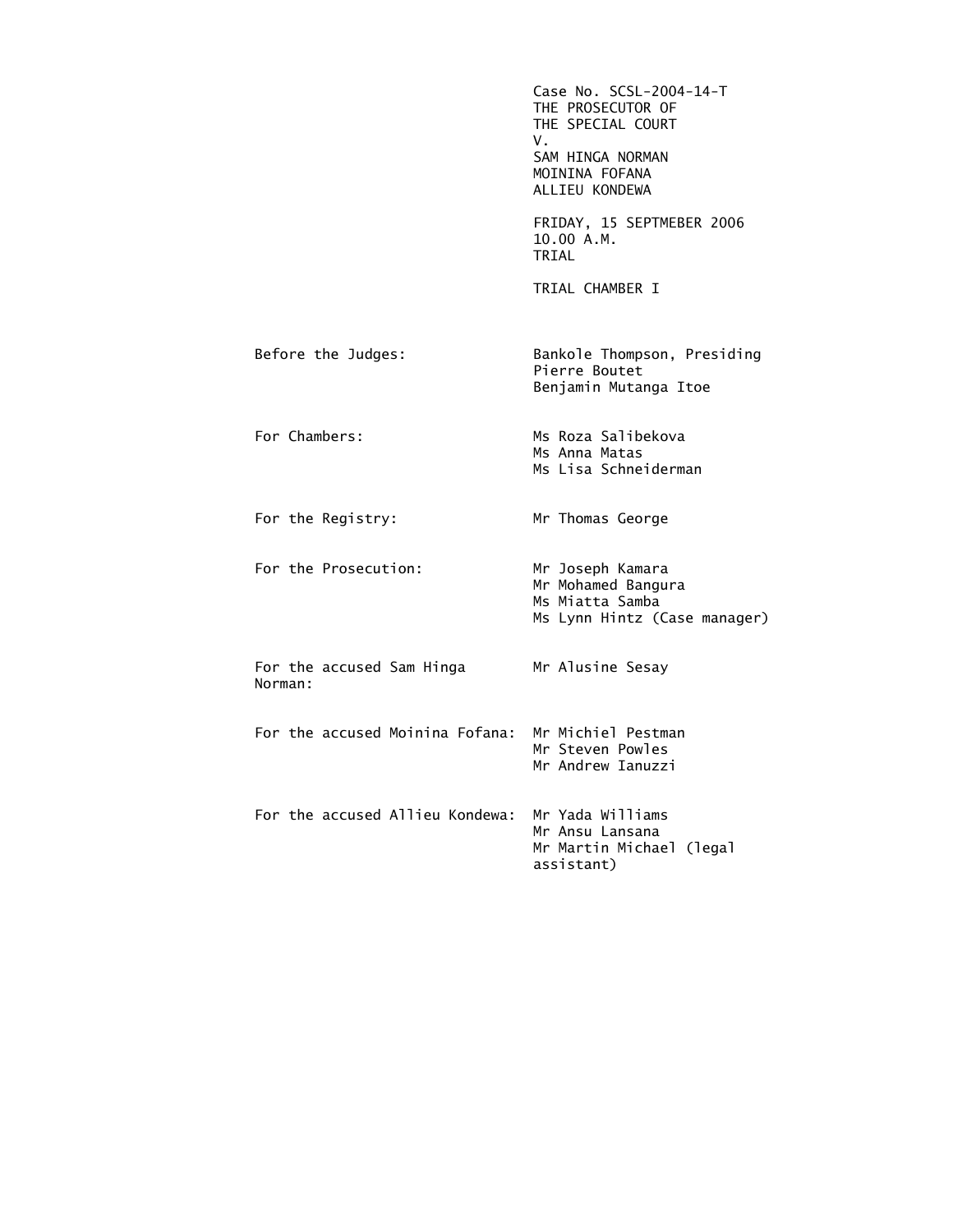1 [CDF15SEP06A- CR] 2 Friday, 15 September 2006 3 **Example 2 [The accused Norman and Kondewa present]** 4 **A [The accused Fofana not present]**  5 [Open session] 6 [Upon commencing at 10.10 a.m.] 7 PRESIDING JUDGE: Good morning, counsel. May we have 8 appearances? Prosecution. 9 MR KAMARA: My Lord, Joseph F Kamara, Mohamed Bangura, 10 Miatta Samba, and Lynn Hintz. 11 PRESIDING JUDGE: Thank you. Counsel for the first 12 accused. 13 MR SESAY: Aluseine Sesay for the first accused. 14 PRESIDING JUDGE: Counsel for the second. 15 MR POWLES: Good morning, Your Honours. Steven Powles, on 16 behalf of the second accused, appearing with my learned friends 17 Mr Michiel Pestman and Mr Andrew Ianuzzi. 18 PRESIDING JUDGE: Thank you. Counsel for the third 19 accused. 20 MR WILLIAMS: May it please Your Lordships, Yada Williams, 21 Ansu Lansana, and Martin Michael for the third. 22 PRESIDING JUDGE: Thank you. I observe, counsel for the 23 second accused, that your client is not in Court? Do you have 24 any statement to make? 25 MR POWLES: Your Honours, yes. Mr Fofana is not present in 26 Court this morning. As Your Honours know, he is currently ill 27 and unable to attend Court. That is still the present position. 28 However, Mr Ianuzzi spoke to Mr Fofana yesterday and he has given 29 his consent for these proceedings to proceed in his absence.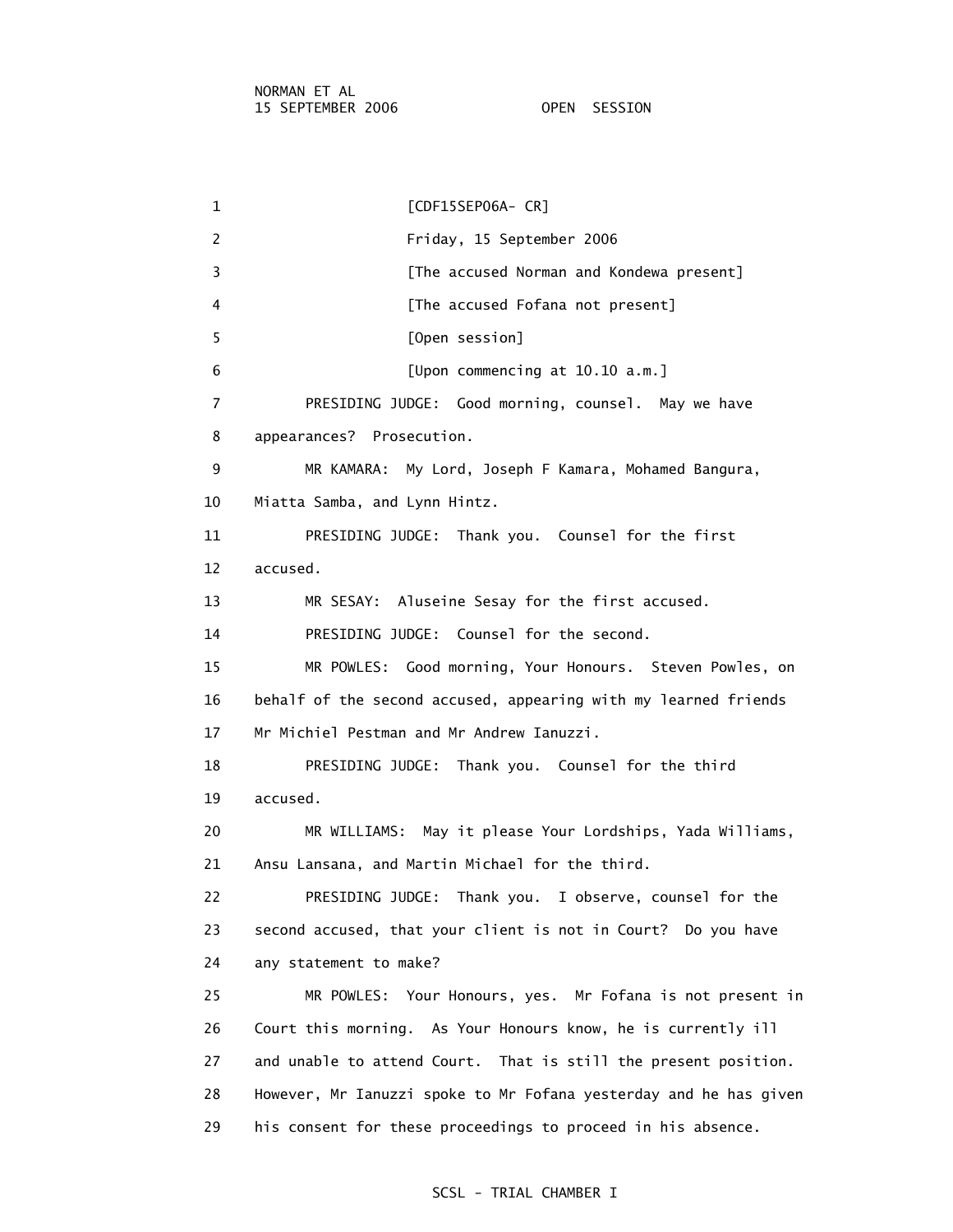1 PRESIDING JUDGE: We have, in our possession, a document 2 signed by him. Are you aware of that? 3 MR POWLES: Your Honour, I was shown it this morning. I 4 wasn't aware of it until this morning. 5 PRESIDING JUDGE: We have a copy of it here. It is signed 6 and it is witnessed, and it is dated 15th September 2006, but the 7 section which is of material importance to this Court does not 8 seem to provide any direction, that is the section which talks 9 about whether he waives his right to be present or does not waive 10 his right to be present. There are two boxes there and neither 11 of them is filled. What I have here is a kind of document which 12 is ambivalent in its purport. If we are going to accept it as 13 part of the record, then we must reconcile it with what you've 14 said. 15 MR POWLES: Your Honour, yes. For the record, may I make 16 clear that that was not a document that was procured by any of

 17 the Defence team for Mr Fofana. Had it been done so, of course 18 it would have been slightly more explicit in the terms contained 19 within it.

20 PRESIDING JUDGE: Yes.

 21 MR POWLES: May I make it clear for the record that -- 22 PRESIDING JUDGE: The difficulty I have is that if we are 23 to discard one, take your word from the Bar in respect of a 24 waiver of his right to be present, and that the 25 proceeding proceed in his absence, or have some regularisation of 26 the position.

 27 MR POWLES: Your Honour, in the first instance, I would 28 invite Your Honours, if you would, to take the word from the Bar, 29 in the sense that a member of the Fofana team has spoken to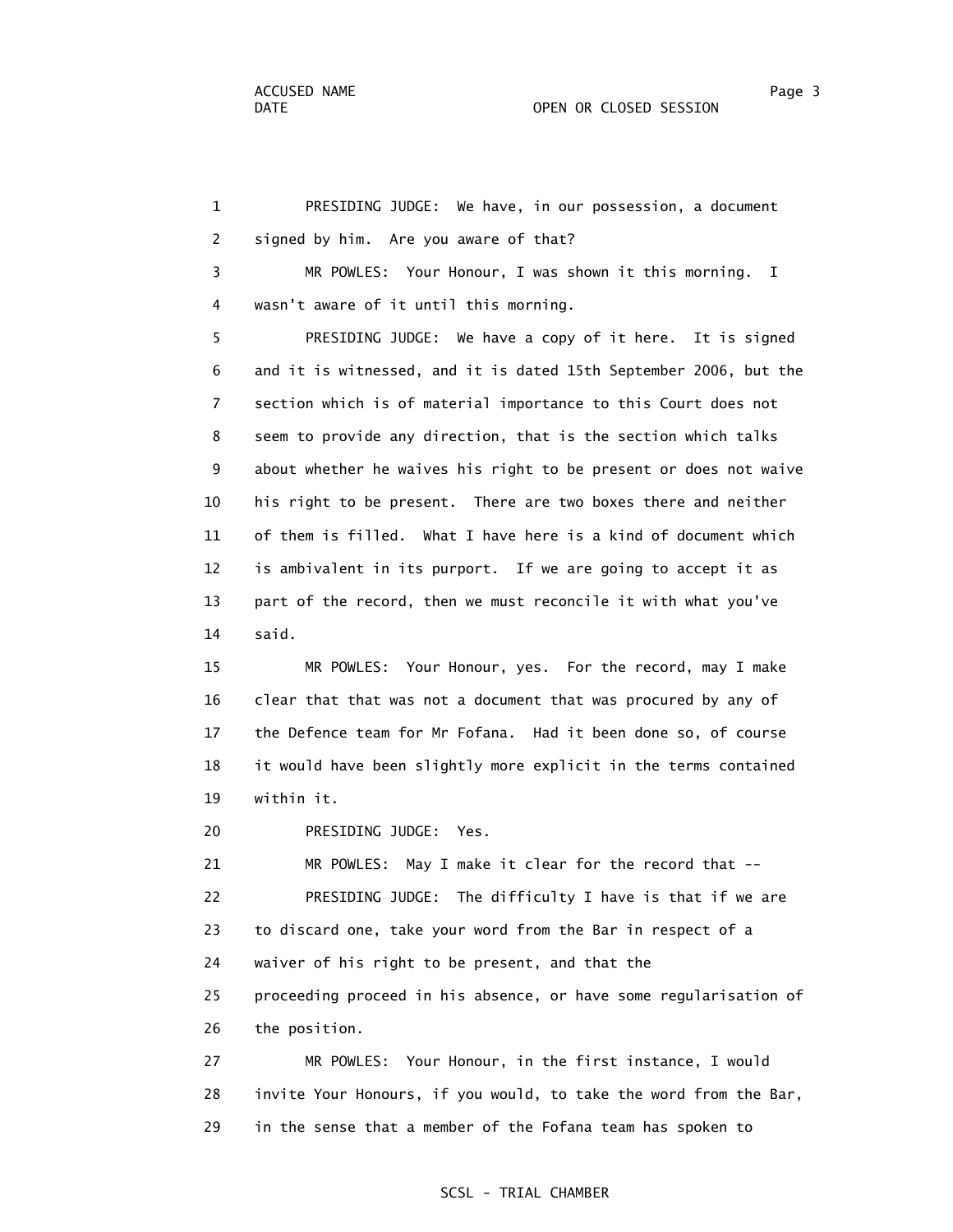1 Mr Fofana, and Mr Fofana has given his consent not to appear at 2 this morning's hearing, to the extent that Your Honours would 3 like something in writing, of course, it can be undertaken on 4 behalf of the Defence team for Mr Fofana to obtain such a waiver 5 from him, in due course. 6 Our understanding at present is that Mr Fofana is in 7 quarantine, with the consequence that none of us are actually 8 able to visit him in person, as it were. We have taken it as far 9 as we can, by obtaining his consent -- 10 PRESIDING JUDGE: Right. In other words, your advice is we 11 abandon this document, which doesn't say anything. 12 MR POWLES: Your Honours, that's what I'd urge the Court to 13 do, yes. 14 PRESIDING JUDGE: Right. Then we'll leave it. 15 MR POWLES: I'm grateful, Your Honour. 16 PRESIDING JUDGE: The records will reflect what you have 17 represented to the Court. 18 MR POWLES: Thank you, very much. 19 PRESIDING JUDGE: Do sit down. Is there anything else? 20 Would any other counsel like to interject at this point before we 21 come to Mr Sesay? 22 Mr Sesay, we're in your hands. I understand that a motion 23 was filed in respect of admitting certain documents following the 24 status conference. 25 MR SESAY: Yes, Your Honour. 26 PRESIDING JUDGE: Would you like to advise us what the 27 position is now, because a decision on your client's request to 28 admit certain documents in lieu of the testimony of General Abdu 29 One Mohamed, pursuant to Rules 89(C) and 92bis has been rendered,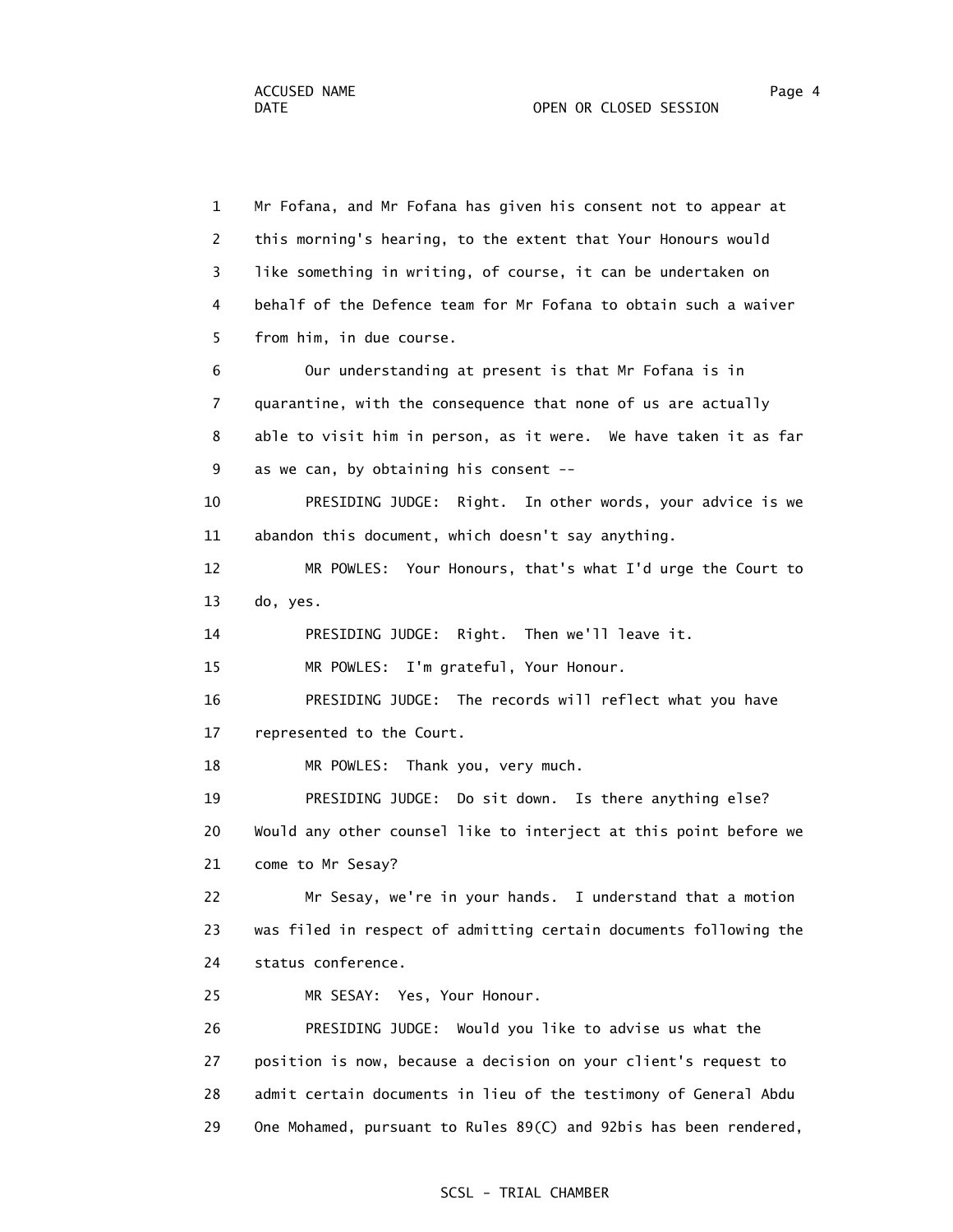1 and, I understand, in the process of being filed and distributed, 2 or circulated -- it's filed already; I'm so advised, it's 3 filed -- and virtually granting the orders sought. So, on the 4 strength of that, how do you proceed now? 5 MR SESAY: Your Honour, we would like to close our case, in 6 the light of the decision. 7 PRESIDING JUDGE: Before you do that, we'd have to go 8 through the usual procedural process of having these documents 9 properly received for the purposes of being exhibits in this 10 trial.

11 MR SESAY: Yes, Your Honour.

 12 PRESIDING JUDGE: Let me read this out to you so that we 13 are in harmony as to what you requested and what we granted. And 14 if any clarifications are necessary, if we're able to provide, 15 we'll do that. At page 5 of the decision, we ordered as follows: 16 1. Counsel for Norman shall file with the Court the original 17 documents, namely, "Periodic reports Civil Defence Force 18 'Kamajors' dated 1st August 1997," letter from President Ahmed 19 Tejan Kabbah to CO Mustapha with an action plan captioned 20 Operation Offence, dated 13th August 1997." And the two pages 21 document entitled, "The Sierra Leonean Crisis, ECOMOG and the 22 Civil Defence Forces (Kamajors)," with the signature of 23 Major General Abdu One Mohamed, and dated 2 March 2006, as soon 24 as possible, but no later than Monday, 18th September 2006 by 25 10.00 a.m.; 2. The Registry shall assign exhibit numbers to the 26 aforesaid admitted documents.

 27 Then, of course, at the bottom, we also directed that 28 counsel for Norman shall now exercise their option to close the 29 Defence case for the first accused on Friday, 15th September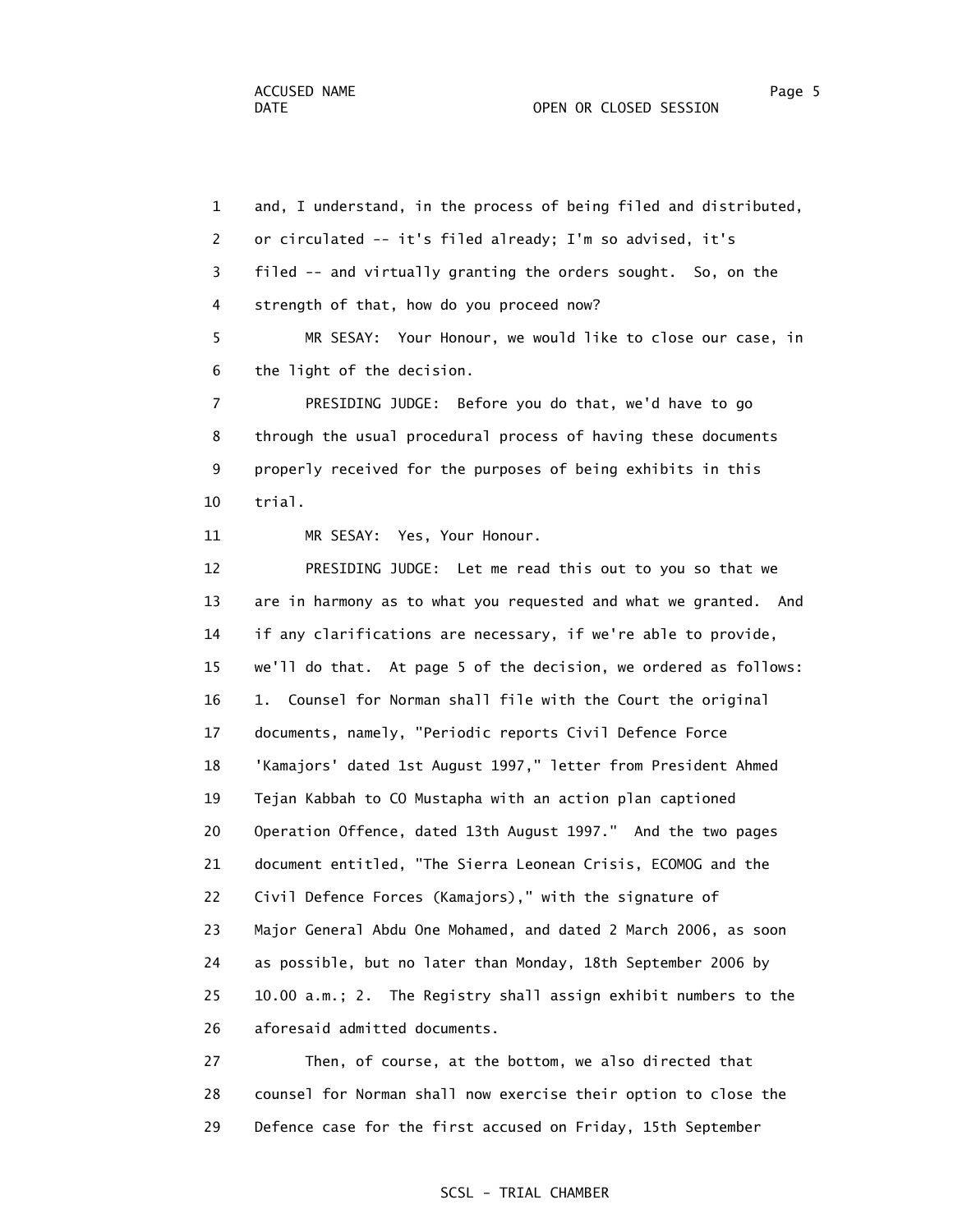1 2006.

| 2  | And it is further ordered that should witness Major General       |
|----|-------------------------------------------------------------------|
| 3  | One Mohamed be called to testify on behalf of the second accused, |
| 4  | the Prosecution, in accordance with the prescribed procedure,     |
| 5  | could then cross-examine this witness in relation to the          |
| 6  | aforesaid admitted documents, should it become necessary during   |
| 7  | the course of his evidence. Are we on the same radar screen?      |
| 8  | We are, Your Honours.<br>MR SESAY:                                |
| 9  | PRESIDING JUDGE: In that regard then, we'll receive the           |
| 10 | documents in evidence and designate them -- will we be guided by  |
| 11 | Court Management?                                                 |
| 12 | MR THOMAS: Exhibit 157, Your Honour.                              |
| 13 | PRESIDING JUDGE: The first document is a periodic report,         |
| 14 | what will that be designated? 157?                                |
| 15 | MR THOMAS: Yes, Your Honour.                                      |
| 16 | [Exhibit No. 157 was admitted]                                    |
| 17 | PRESIDING JUDGE: And the letter from President Ahmed Tejan        |
| 18 | Kabbah.                                                           |
| 19 | 158, Your Honour.<br>MR THOMAS:                                   |
| 20 | [Exhibit No. 158 was admitted]                                    |
| 21 | PRESIDING JUDGE: And there is a third document, two pages         |
| 22 | document entitled "The Sierra Leonean Crisis," et cetera,         |
| 23 | et cetera.                                                        |
| 24 | 159, Your Honour.<br>MR THOMAS:                                   |
| 25 | [Exhibit No. 159 was admitted]                                    |
| 26 | PRESIDING JUDGE: Right, are we clear on that? Is the              |
| 27 | Prosecution happy with the procedure so far?                      |
| 28 | MR KAMARA: Yes, My Lord, we are. Except, I haven't read           |
| 29 | the decision, but I heard you say the originals. I'm not sure.    |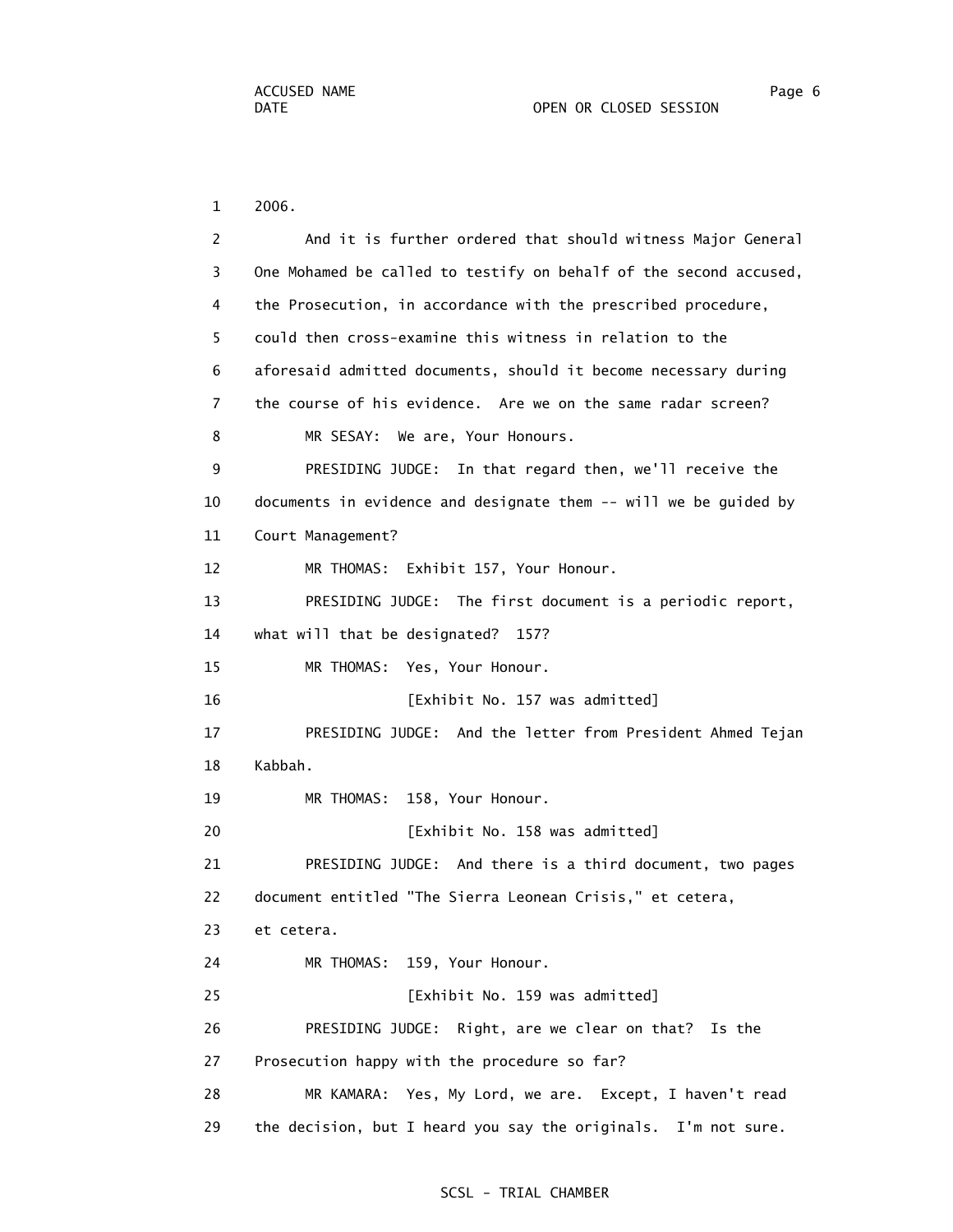#### DATE OPEN OR CLOSED SESSION

 1 PRESIDING JUDGE: That's what it says, the original 2 documents. In other words, we're seeking the best evidence rule. 3 MR KAMARA: Yes, Your Honour, but I haven't seen the 4 originals. 5 PRESIDING JUDGE: We take it that Mr Sesay will be able to 6 provide us with the originals, whatever -- 7 MR SESAY: Your Honour, at some later -- 8 PRESIDING JUDGE: Some later stage? 9 MR SESAY: Yes, Your Honour. 10 JUDGE ITOE: But it has to be not later than -- it should 11 not be that late. It has to be immediate. 12 PRESIDING JUDGE: Yes, Monday, the 18th. 13 JUDGE ITOE: We don't have to wait, because they are 14 already late, and they must be in the custody of Court 15 Management. 16 MR SESAY: Yes, Your Honour, not later than Monday the 17 18th, at 10.00 a.m. 18 PRESIDING JUDGE: So the designation will be tentatively in 19 respect of what we have now in Court, subject to the production 20 of the original documents. 21 MR SESAY: Yes, Your Honour. 22 PRESIDING JUDGE: Does any other counsel have any interest 23 in this exercise? If not, then I take it that we are done with 24 that part of it? 25 Now, we shall move on to the very important part. You now 26 state, what? 27 MR SESAY: Your Honours, that is the case for the first 28 accused. 29 PRESIDING JUDGE: You now formally close the case for the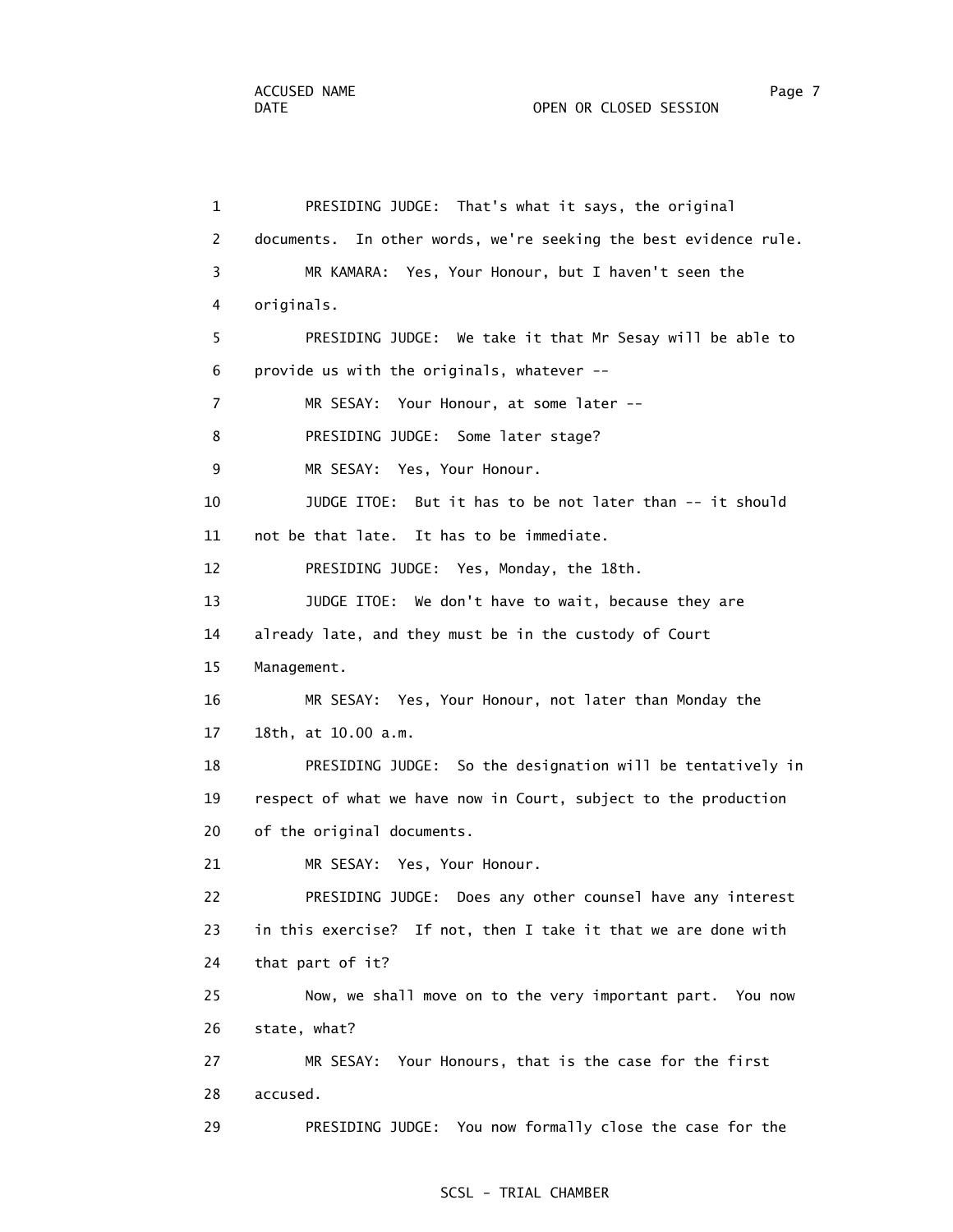1 first accused? 2 MR SESAY: Yes, Your Honour. 3 PRESIDING JUDGE: And the records will reflect that the 4 Defence counsel for the first accused indicates that he now 5 formally closes the case on behalf of the first accused. 6 MR SESAY: Very well, Your Honour. 7 PRESIDING JUDGE: Right. Then we'll move on to the case 8 for the second accused. 9 MR SESAY: Your Honours, I may have to come in before we 10 move to the case for the second accused. 11 PRESIDING JUDGE: Right. Let's hear you then. 12 MR SESAY: Your Honour, the first accused has -- I don't 13 know whether that can be considered at this juncture, but he has 14 just informed me that he has two short requests that he would 15 want to make before this Court. 16 PRESIDING JUDGE: What is your advice? Is it appropriate 17 we can hear it at this stage before we move on to the -- for the 18 sake of tidiness, what is your advice? Have you consulted with 19 him. 20 MR SESAY: I would rather we wait after -- at the end of 21 the session. 22 PRESIDING JUDGE: The proceedings? 23 MR SESAY: The proceedings. 24 PRESIDING JUDGE: Today? 25 MR SESAY: Today. 26 PRESIDING JUDGE: All right. Yes. It may well be 27 something of a miscellaneous character? 28 MR SESAY: Yes, Your Honour. 29 PRESIDING JUDGE: All right. Second accused.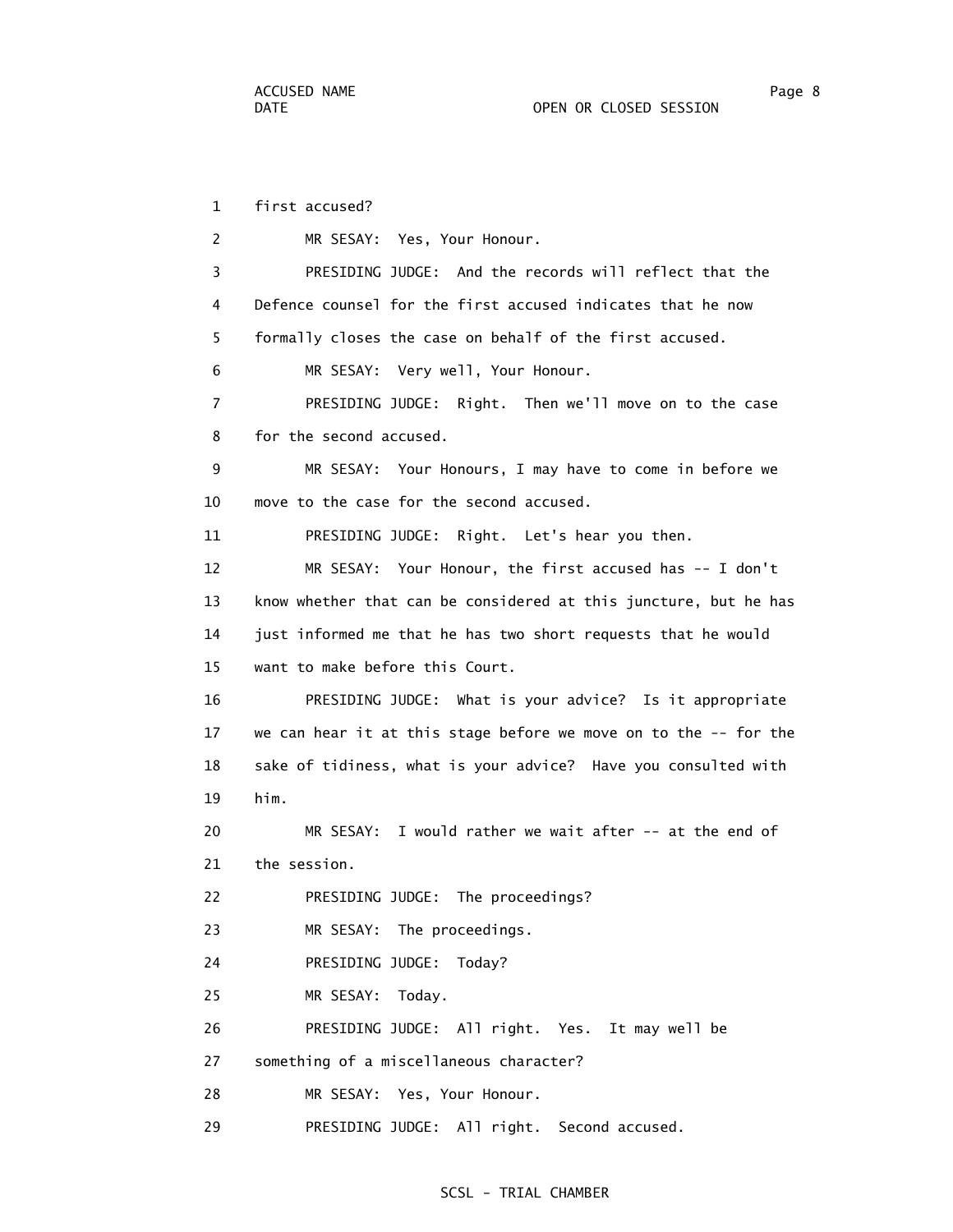1 MR POWLES: Your Honour, on behalf of Mr Fofana, of course 2 the Trial Chamber is aware at the moment of Mr Fofana's 3 current -- 4 JUDGE ITOE: May I have your name again, please? Your 5 names again, please. 6 JUDGE BOUTET: Maybe I should have mentioned at the status 7 conference Mr Powles was introduced, and introduced himself to 8 the Court. I should have informed you he is counsel now 9 appearing, together with Mr Pestman and others for the second 10 accused. Mr Powles, if you can identify yourself. 11 JUDGE ITOE: Mr Powles, P-O-W-L-E-S; is that so? 12 MR POWLES: Your Honour, yes. It's P-O-W-L-E-S. May I 13 take -- 14 PRESIDING JUDGE: And it's pronounced? 15 JUDGE ITOE: And your other name? 16 MR POWLES: The first name is Steven. 17 JUDGE ITOE: Steven. Steven Powles. 18 MR POWLES: With a V, Your Honour. 19 JUDGE ITOE: With a V. 20 MR POWLES: The more fashionable way. 21 PRESIDING JUDGE: Could you educate us again on the 22 pronunciation of the surname? 23 MR POWLES: I'm told it's Powles. 24 PRESIDING JUDGE: So what do you prefer then? 25 MR POWLES: I prefer Powles, Your Honour. May I take this 26 opportunity -- it's, of course, the first time I have appeared 27 before the whole Bench on behalf of Mr Fofana. I perhaps should 28 have done it earlier when I first took the floor on behalf of 29 Mr Fofana. May I say, of course, this is the first time that I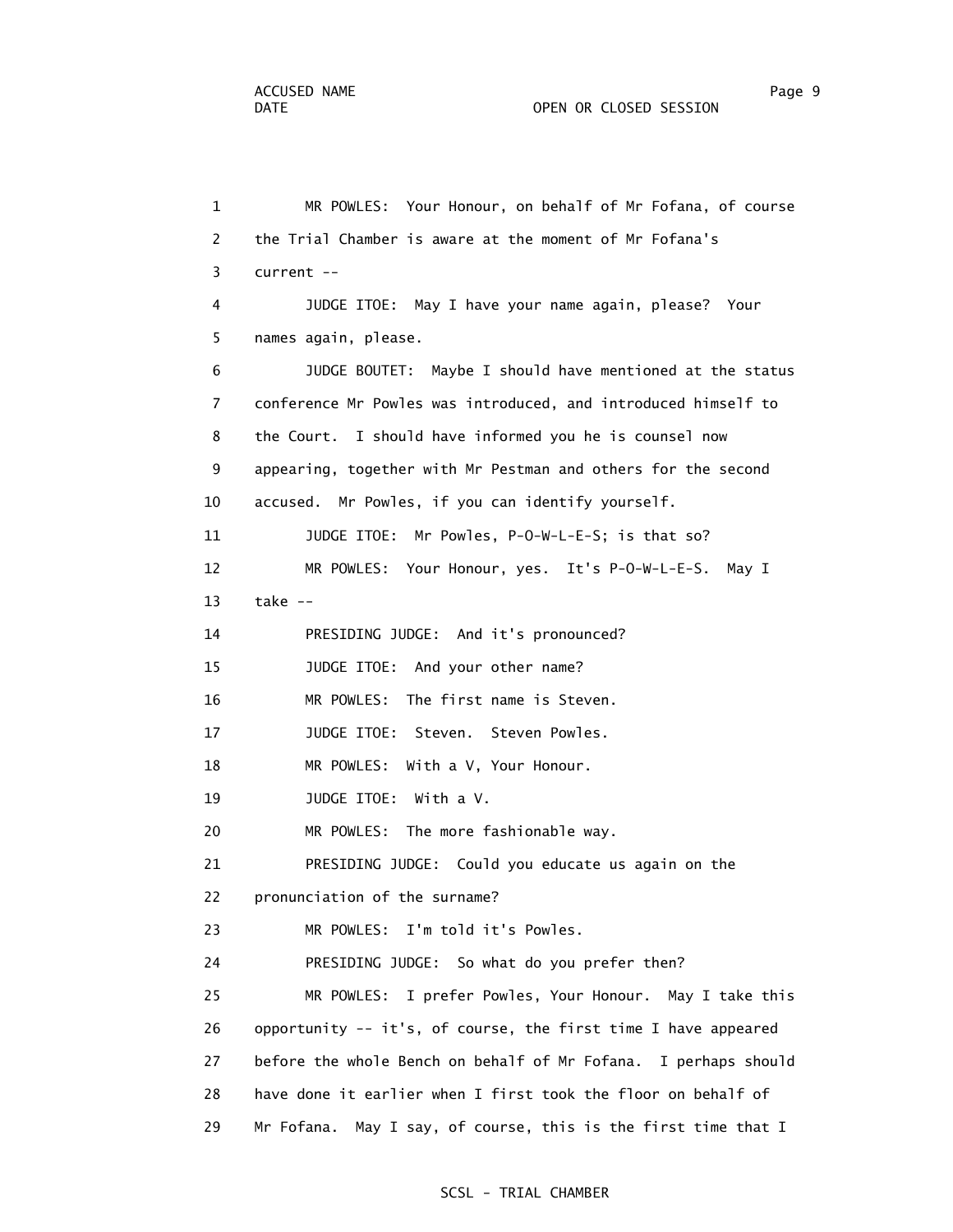1 appear before the full Trial Chamber and, may I say, it's a real 2 pleasure to be back before this full court again, having first 3 appeared some years ago. I look forward, of course, to working 4 with the Court in presenting the case for Mr Fofana, as 5 efficiently as possible, over the weeks to come and appearing 6 before Your Honours.

 7 PRESIDING JUDGE: We acknowledge the statement that you've 8 made, if it's intended as we believe, to be a compliment.

9 MR POWLES: Your Honour, certainly.

10 PRESIDING JUDGE: Let's proceed.

 11 MR POWLES: Your Honours, yes. As Your Honours know, the 12 current predicament of Mr Fofana is such that he is presently 13 unable to attend these trial proceedings on account of his ill 14 health. The latest news that we have is that a further 15 assessment will be made today, with the likelihood, or certainly 16 a possibility, that we will be able to commence in earnest on 17 Monday morning. However, of course, no firm guarantee can be 18 given, as it's something which is without or beyond our control. 19 It's in the hands of the medical professionals and it is only 20 when we receive the all clear from them we will be able to first 21 meet with Mr Fofana and, thereafter, be in a position to commence 22 the case on his behalf.

 23 PRESIDING JUDGE: In effect, what are you asking the Court 24 to do at this stage? Are you making an application? 25 MR POWLES: Your Honour, yes. In short, of course, the

 26 application is that the commencement of the case for Mr Fofana be 27 postponed until after he is in such a state where he will be able 28 to attend the very important part of his case, namely, the 29 presentation of the case on his behalf.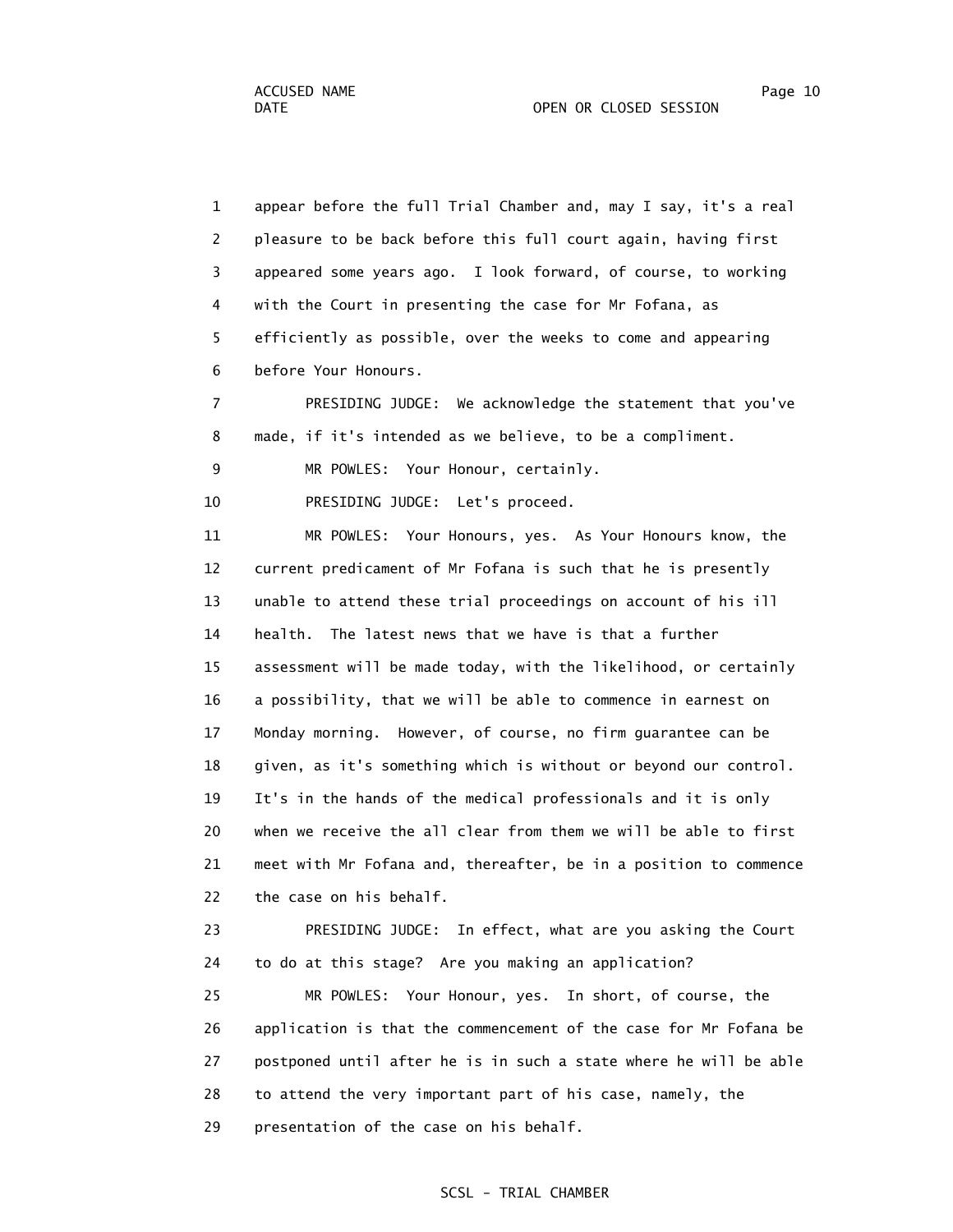1 PRESIDING JUDGE: Isn't that too open-ended? It leaves us 2 in a kind of limbo situation, if I could use some American 3 terminology.

 4 MR POWLES: It does, Your Honour, yes, in that we don't 5 know for sure when Mr Fofana will make a full recovery to the 6 extent that he will be able to attend these proceedings. We're 7 at a situation where --

 8 PRESIDING JUDGE: This Court has never favoured the kind of 9 uncertainty that you want to lead us into. I would have thought 10 that, in a situation of this nature, one would want to proceed on 11 a day-by-day basis. If your application is of a shorter compass, 12 then it may well pass judicial muster. But if it's not of a 13 shorter compass, then it may well in fact not find favour with 14 the Bench. Because if you say "until" and "when," you take us 15 into a kind of no-man's land. That's my assessment of it.

 16 JUDGE ITOE: Yes, Mr Powles, I'm taking the cue from my 17 learned colleague. Our understanding of what your stand was 18 during the status conference, there will certainly be an 19 assessment, and it could well be possible that he might be able 20 to attend on Monday. So, I think we would require not an 21 open-ended adjournment of the case, but an adjournment like the 22 learned Presiding Judge has enunciated today. So why don't you 23 seek an adjournment for Monday, so that we assess the situation, 24 and we see how we manage it from day to day.

25 MR POWLES: Your Honour, yes.

 26 PRESIDING JUDGE: Before you answer that, exposition from 27 my learned brother, what is the exact status as to his medical 28 condition? In other words, is he getting better, or is he 29 getting worse? You must have some general position of that. We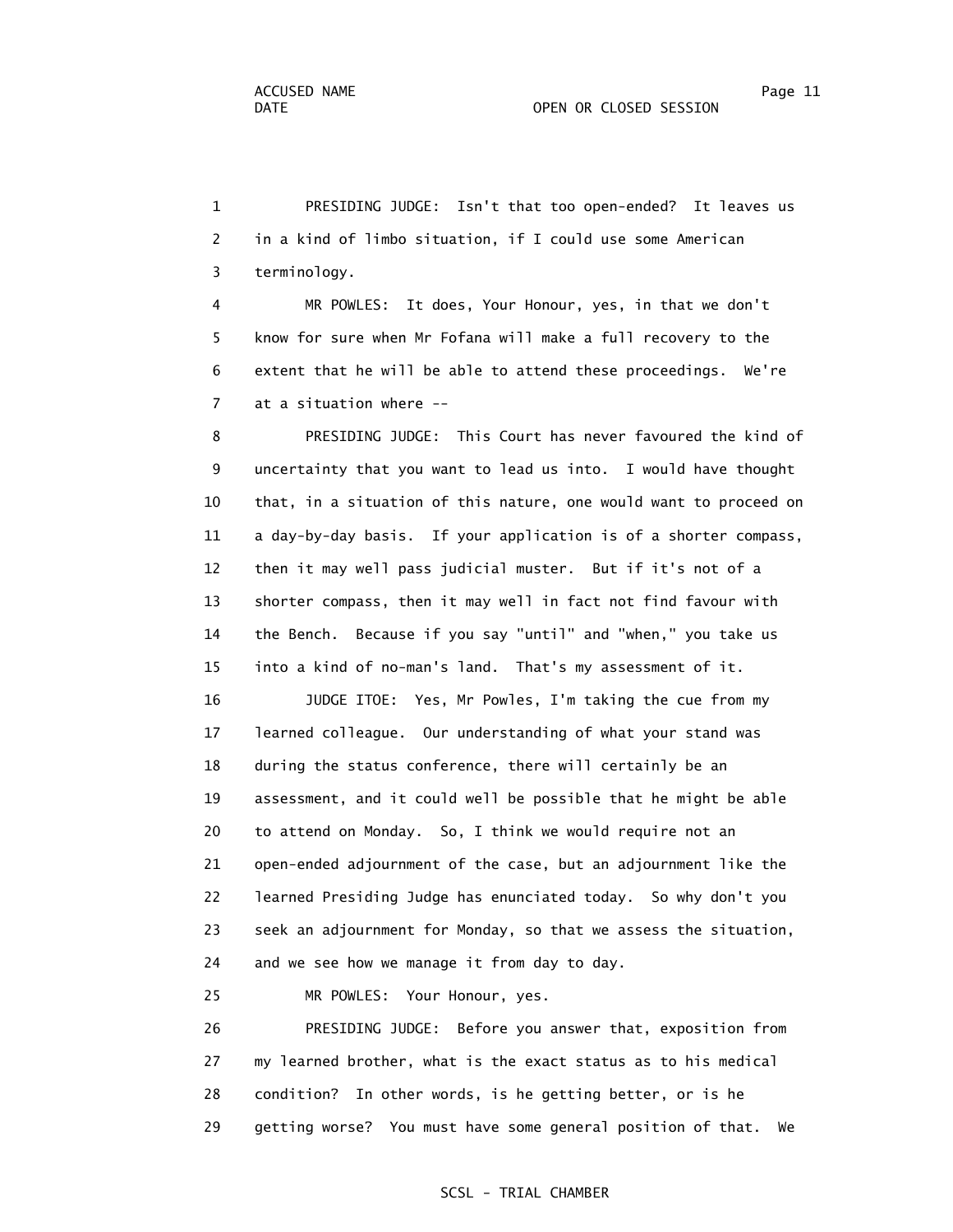1 are apprised of what he is suffering from. Some of us can take 2 judicial notice of that. We know, clearly, it is contagious, and 3 we don't want you to become a victim of any such situation 4 yourself, but, clearly, you must have some general indication as 5 to whether the condition is improving or deteriorating, and that 6 would satisfy me, and, I reckon, my distinguished brothers. 7 MR POWLES: Your Honour, I don't have any information to 8 suggest that Mr Fofana is getting better or worse. The 9 information I have is that he suffers from what he suffers. 10 PRESIDING JUDGE: Yes. 11 MR POWLES: There is a time period -- 12 PRESIDING JUDGE: An incubation period. 13 MR POWLES: An incubation period, through which one has to 14 go through when one is suffering from such a condition. 15 PRESIDING JUDGE: So, in other words, you're not in a 16 position to give us any firm information. But do you also 17 understand it to be your responsibility, perhaps, just to find 18 out, if we are gracious enough to grant you this adjournment, to 19 find out what you can find out. I mean, not precise medical 20 details. We don't want that. We just want to know something of 21 a general nature, okay? 22 MR POWLES: Your Honour, yes. May I assure the Bench that 23 every effort was made yesterday to try to ascertain the full and 24 up-to-date position of Mr Fofana's current condition. 25 Unfortunately, it appears that the doctor with conduct of his 26 case at the moment is not contactable and he's not in Freetown. 27 There is someone caring for Mr Fofana in his absence, however, 28 that person was not able to give us the definitive position with 29 regards to Mr Fofana's health and when he's likely to be in a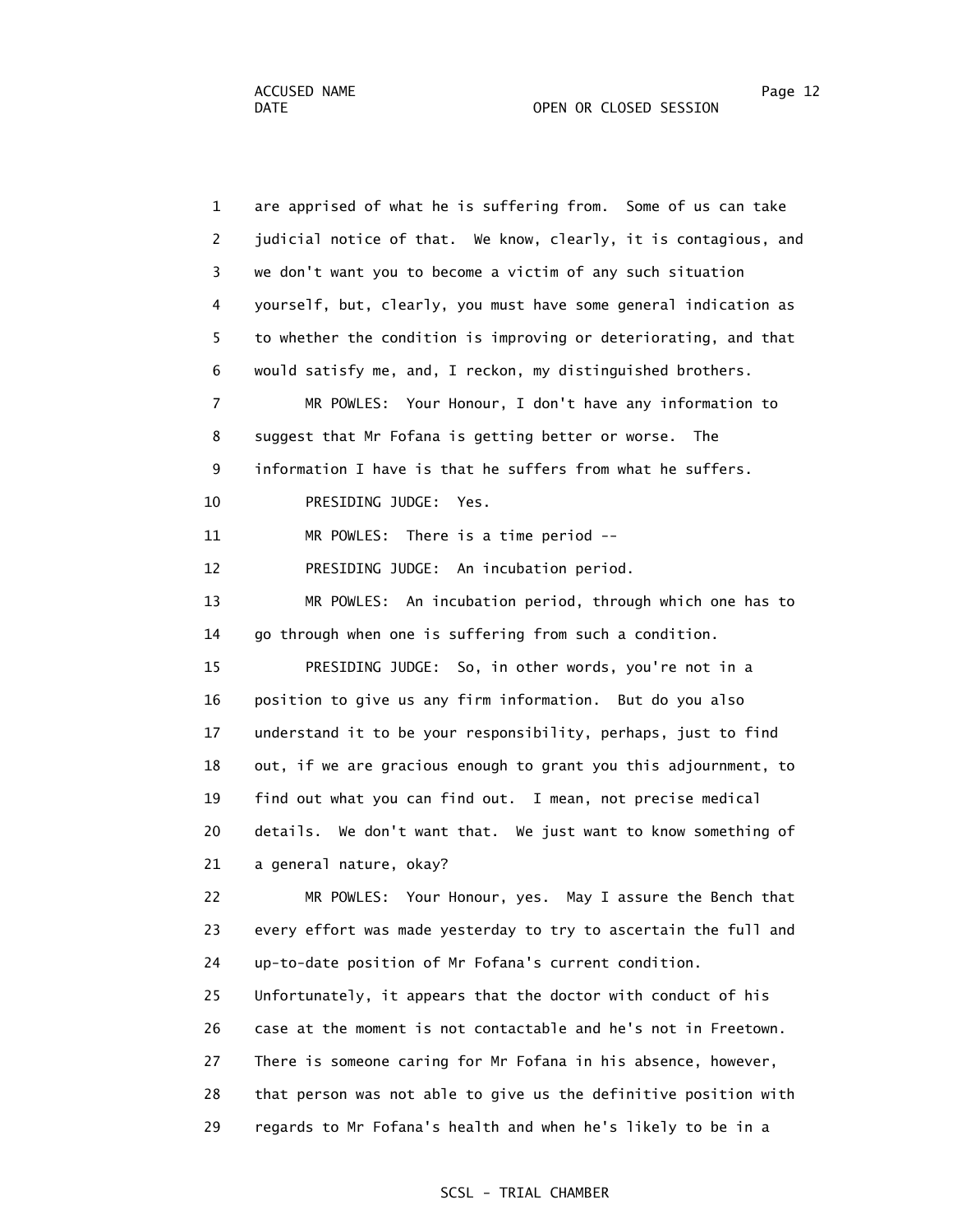1 position where he's able to attend Court.

 2 JUDGE BOUTET: To take it from where Justice Thompson was 3 questioning you on the evolution of his condition, if I can put 4 it this way, I remember at the status conference on Tuesday, 5 either you or Mr Pestman, I'm not sure which one, but one of you, 6 anyhow, stated you were not even able to communicate with him at 7 that time because of his condition. My question then was: Is it 8 because you are not allowed to speak to him over the phone? The 9 answer was: No, he is not in a mental capacity to even speak. I 10 take it, at least, that one of you has spoken to him and got some 11 information or direction. So, if I take it from that 12 perspective, there is improvement, if I can put it this way, and 13 I'm not a doctor, I'm just saying, on these mere facts there 14 seems to be some improvement. Am I putting the facts right to 15 you? 16 MR POWLES: Your Honour, you're absolutely right, of 17 course. 18 JUDGE BOUTET: You have been able to communicate with him 19 since Tuesday? 20 MR POWLES: There has been a telephone conversation between 21 Mr Ianuzzi, on behalf of the Defence team, and Mr Fofana since 22 Tuesday, and that conversation occurred yesterday evening. 23 Your Honours, my application would be for a short 24 adjournment until Monday morning when a more complete picture 25 will, perhaps, be known as to the remainder of the incubation 26 period required for Mr Fofana. Of course, in the interim, if any 27 further information is discovered, it will be communicated to the 28 Trial Chamber and all parties as soon as possible, but, in the 29 short term, my application would be for an adjournment until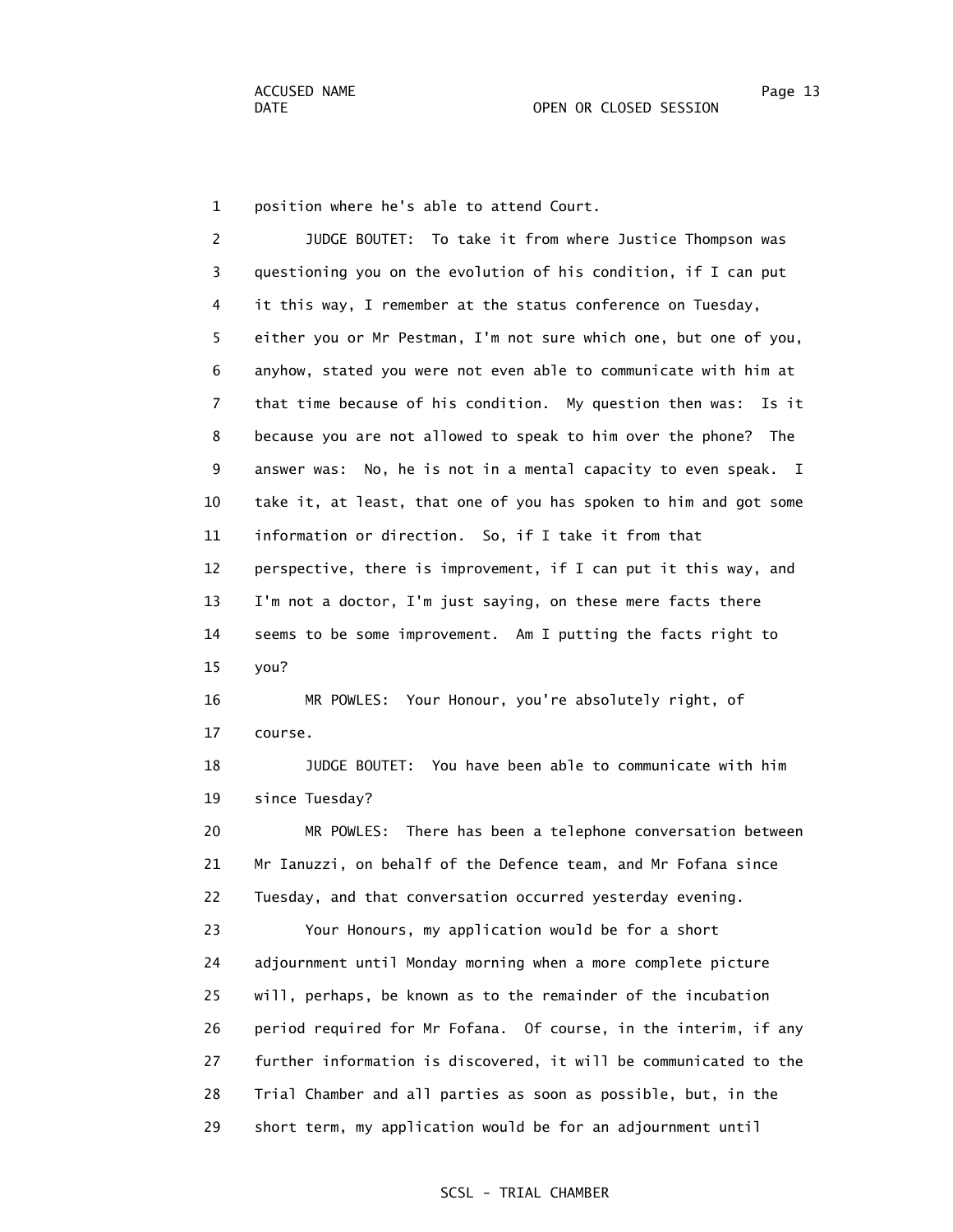1 Monday, so that the Court can be fully apprised of Mr Fofana's 2 position, and when we will be -- and the Court provided with 3 information as to when we will thereby be in a position to 4 proceed with presenting Mr Fofana's case. 5 PRESIDING JUDGE: Thank you. Does any other member of the 6 Defence team have any contributions to make in this? What is the 7 Prosecution's disposition on this point? 8 MR KAMARA: My Lord, the Prosecution is not adverse to the 9 application for an adjournment to Monday. The only comment we 10 have is as regards to the notice of reduction of witnesses we 11 received this morning. 12 PRESIDING JUDGE: Are you tying that to the adjournment 13 issue? 14 MR KAMARA: Yes, My Lord. 15 PRESIDING JUDGE: Let's hear you expand on that briefly. 16 MR KAMARA: Yes, My Lord. In the event that we have to 17 proceed on Monday, that is why I want to raise it. 18 PRESIDING JUDGE: Yes. 19 MR KAMARA: My Lord, from a perusal, it seems there has 20 been a substantive and radical change to that list. We see now 21 number 18, as we were preparing ourselves for cross-examination 22 to be number one. My Lord, if such a change has occurred, and we 23 are likely to proceed on Monday, or soon thereafter, My Lord, it 24 is the position of the Prosecution that if the Defence wants to 25 make any changes to their list, to be cognisant of the fact we 26 have to prepare as well. And if such changes are to be made, 27 they should be looked at in light of those that are in front, 28 rather than bringing those right down the list and bringing them 29 up front. If we were to move, come Monday, then we should be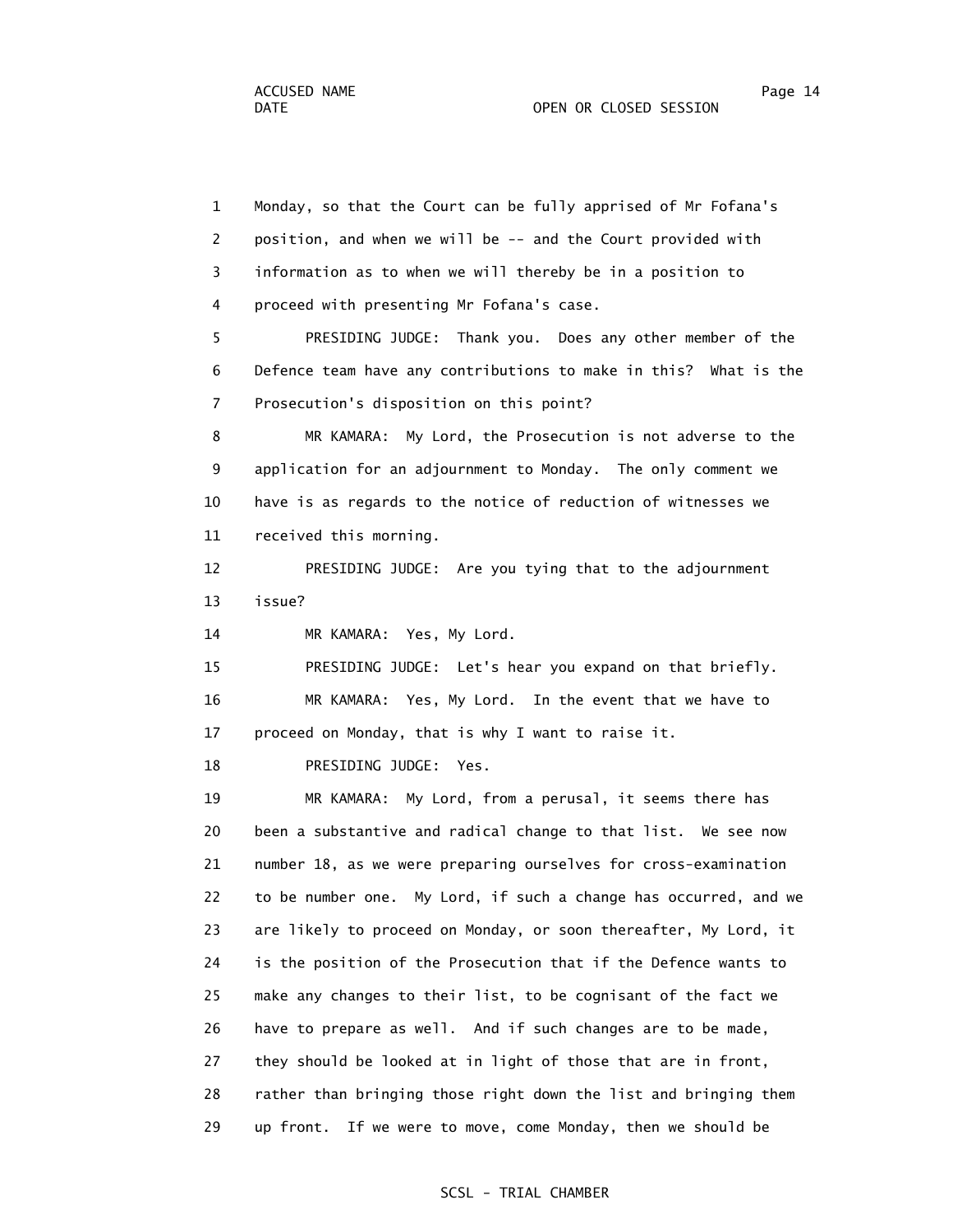1 ready for Ibrahim Tucker, who we were preparing for some time 2 maybe right down as number 18. We will take that for now, in the 3 interest of progress, but, further, if things like that have to 4 happen, please take note that we have to prepare as well. 5 PRESIDING JUDGE: That seems to be a reasonable submission 6 to make. What's your response, Mr Powles? 7 MR POWLES: Your Honour, I hear my learned friend for the 8 Prosecution. He's absolutely right. It is unusual to make such

 9 a change. I'm grateful to him for his gracious indication that, 10 on this occasion, he will not object to moving Mr Tucker from 11 witness 18 to witness number 1. I hope, of course, that meets 12 with the Trial Chamber's approval.

 13 It's, of course, related to the application for an 14 adjournment. Your Honours will also note that the witness list 15 has been substantially reduced, in terms of the number of 16 witnesses being called. That will, of course, impact on the 17 length of Mr Fofana's case, as and when it starts.

 18 Your Honours will be aware, the final witness, Professor 19 Hoffman, the expert witness, is unable to attend Court to give 20 his evidence until 9th October. We would anticipate that, as a 21 result of the changes made, and the reduction in the number of 22 witnesses, that Mr Fofana's case will now take very much less 23 than the time it would have taken. The original list -- it was 24 perhaps conceived at one point, there would have been witnesses 25 called on behalf of Mr Fofana between the commencement of his 26 case until Mr Hoffman's appearance. It now seems that the other 27 witnesses that will be called on behalf of Mr Fofana are very 28 unlikely to take much more than a week to present to the Trial 29 Chamber.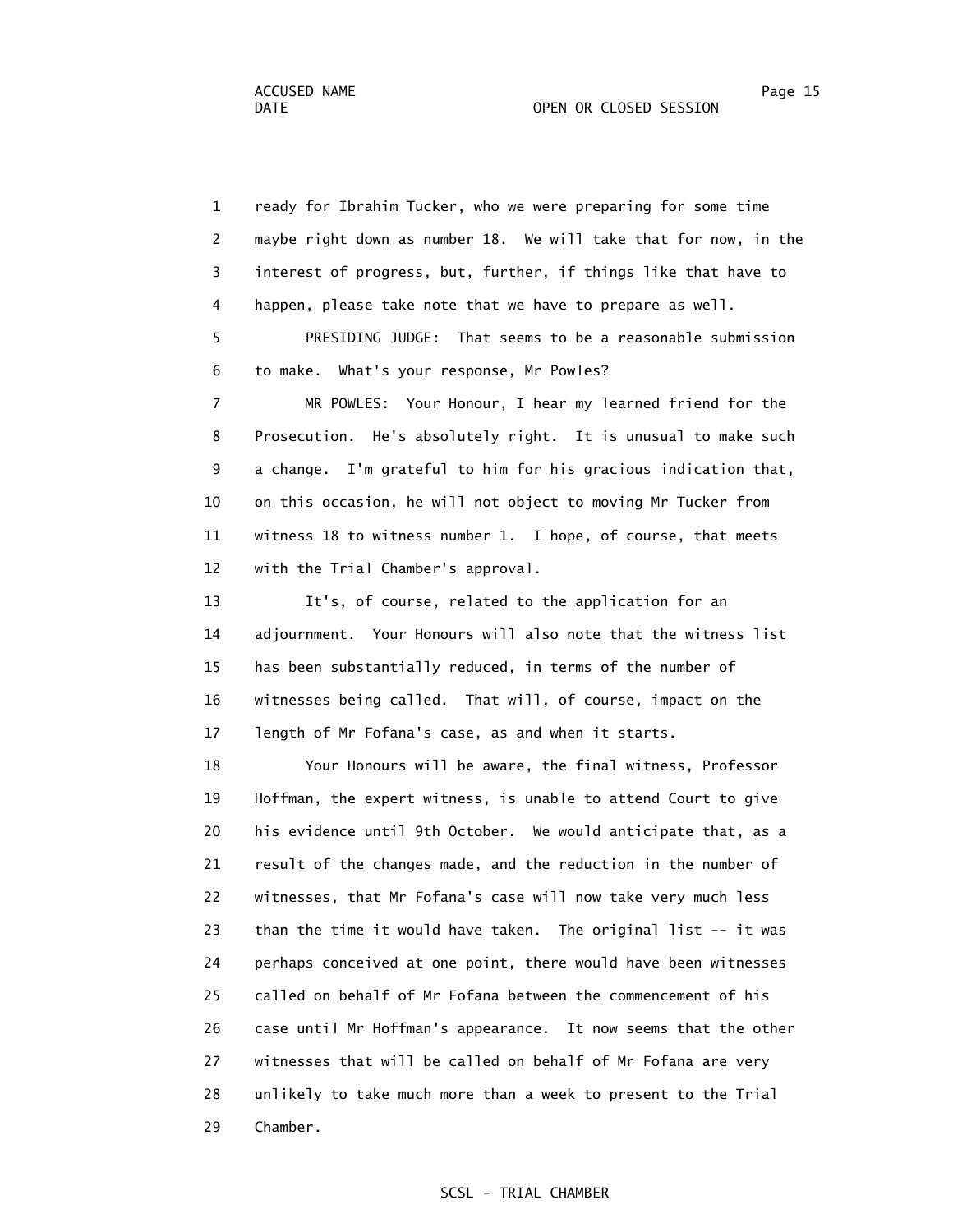1 PRESIDING JUDGE: And that will be a compensation to the 2 Prosecution? 3 MR POWLES: It will be a compensation to the Prosecution 4 and, if I may put it this way, also a compensation to the Court. 5 PRESIDING JUDGE: In other words, advance the philosophy of 6 the Court, being one of expedition. 7 MR POWLES: Your Honour, yes. Certainly, we'll be able to 8 make rapid progress, once we get started. It's on that basis, 9 and I put it forward as some form of consolation, to the extent 10 that it is any, to the Trial Chamber, if there are any further 11 delays on account of Mr Fofana's health, if there are any further

 12 delays to the commencement of the presentation of his case, the 13 overall timetable of the trial will not be affected at all, it 14 seems to us, in that we'll be in a position, or certainly be in a 15 position to proceed with Mr Kondewa's Defence immediately after 16 Mr Hoffman.

 17 Of course, in the event that we are able to start on 18 Monday, or very early next week, it seems we'll be able to 19 complete the vast majority of the witnesses on behalf of 20 Mr Fofana well in advance of 9th October, when Professor Hoffman 21 will be appearing. Of course, we're in the Court's hands as to 22 the best use of that time. It could be as long as two weeks in 23 between the end of the final witness before Mr Hoffman and 24 Mr Hoffman's testimony.

 25 There are, it seems to me, may I humbly suggest, two 26 potential ways forward. Either we can adjourn matters and 27 everyone could begin preparations in earnest for their final 28 briefs, it seems that may take up some time and those two weeks 29 could better be used in terms of such preparations, or, and I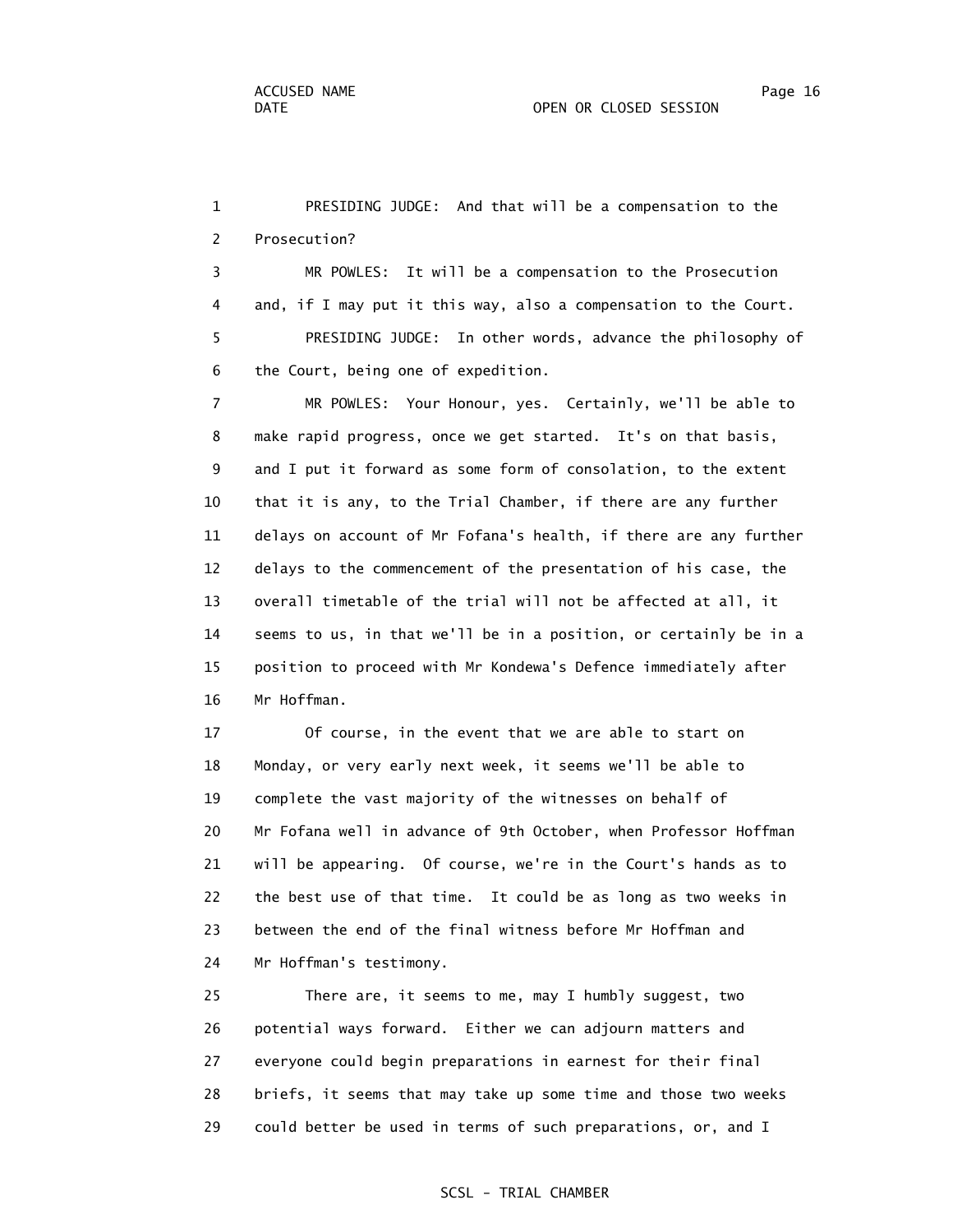1 very tentatively suggest this, after having spoken to my learned 2 friends for Mr Kondewa, Mr Kondewa's defence could be started and 3 then Mr Hoffman interposed during the course of their evidence, 4 as and when he's in Freetown on 9th October. I am, of course, in 5 the Court's hands, and the parties' hands, as to whether  $6$  that's  $-$ 

 7 PRESIDING JUDGE: We have all kinds of options available to 8 us. Of course, we don't want to jump the gun. We'll certainly 9 deal with these problems on a pragmatic, judicial basis when they 10 come up from time to time. It's good for you to think allowed in 11 terms of projections.

 12 JUDGE BOUTET: When you say the number of witnesses you 13 will be calling will be of a shorter duration than expected, is 14 it a change from what you had suggested at the status conference 15 as well? I remember asking you at the time how long you expected 16 that to be. You said -- well, I don't remember the answer, but I 17 remember asking you the question. You also stated that you 18 expected the Prosecution not to be too long in their 19 cross-examination, in your own assessment of time. Is it still 20 the same, or are you assuming the Prosecution will not 21 cross-examine for a long period of time when you make that 22 assessment?

 23 MR POWLES: Of course, nobody wants to tie the hands of the 24 Prosecution. They're at liberty to cross-examine the Defence 25 witnesses to the extent they feel necessary. We can estimate how 26 long they may be on the basis of how long those witnesses are 27 likely to be in their examination-in-chief, and it is unlikely 28 that the Prosecution will want, or, indeed, need to be much 29 longer than that, in their cross-examination. It's on that basis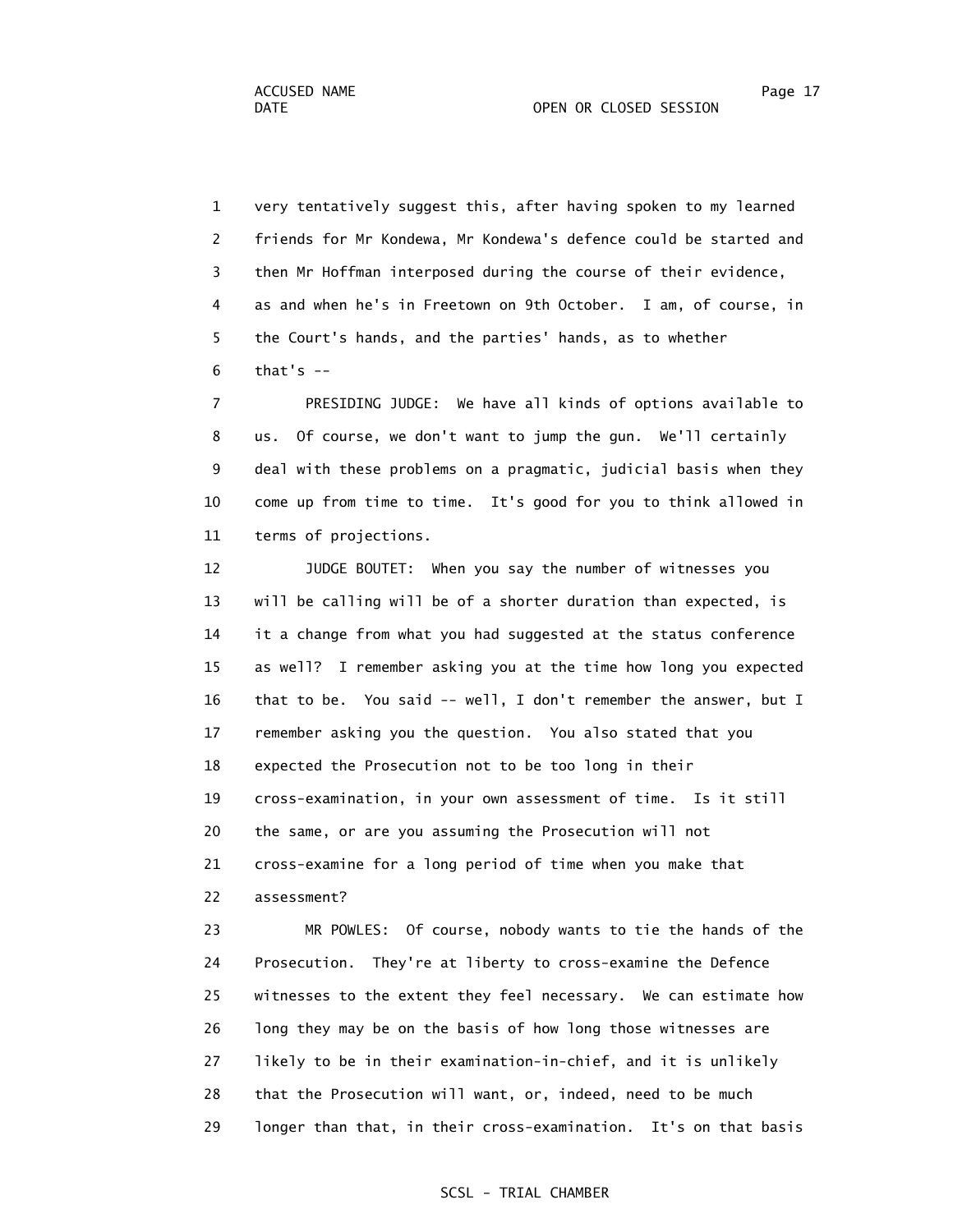1 that we estimate that it's -- to the extent we can estimate, it's 2 likely to last about a week, for those 13 witnesses that appear 3 on the list at the moment. 4 JUDGE BOUTET: On this witness list, I know the Prosecution 5 has already mentioned they have some concerns because of some of 6 the changes that have been made, but I would like to inquire as 7 well from the other parties if they have any concerns about that 8 and, if they do, what is it they wish to inform the Court about 9 the new witness list in the order that it has been presented. 10 Mr Sesay. 11 MR SESAY: Your Honour, we have no problems with that. 12 There has been no additional witness on the list. 13 JUDGE BOUTET: No, it is just a change to the order of 14 calling these witnesses. 15 MR SESAY: We are okay with that, Your Honour. 16 JUDGE BOUTET: Very well. Mr Lansana? 17 MR LANSANA: Your Honours, we have no problems with the 18 order in which the witnesses will be presented. 19 JUDGE BOUTET: You will be ready to proceed with 20 cross-examination, if needed? 21 MR LANSANA: Precisely, Your Honour. 22 JUDGE BOUTET: Thank you. Other than the first witness 23 that has been called that is now Tucker, who used to be witness 24 number 18, any other changes in the order of calling these 25 witnesses? 26 MR POWLES: There are some minor changes. I believe 27 Mr Lappia, who was number 3 is now number 4. I understand he 28 needs to attend to matters with regards to his children and it

29 may be he is not in a position to appear before Wednesday but,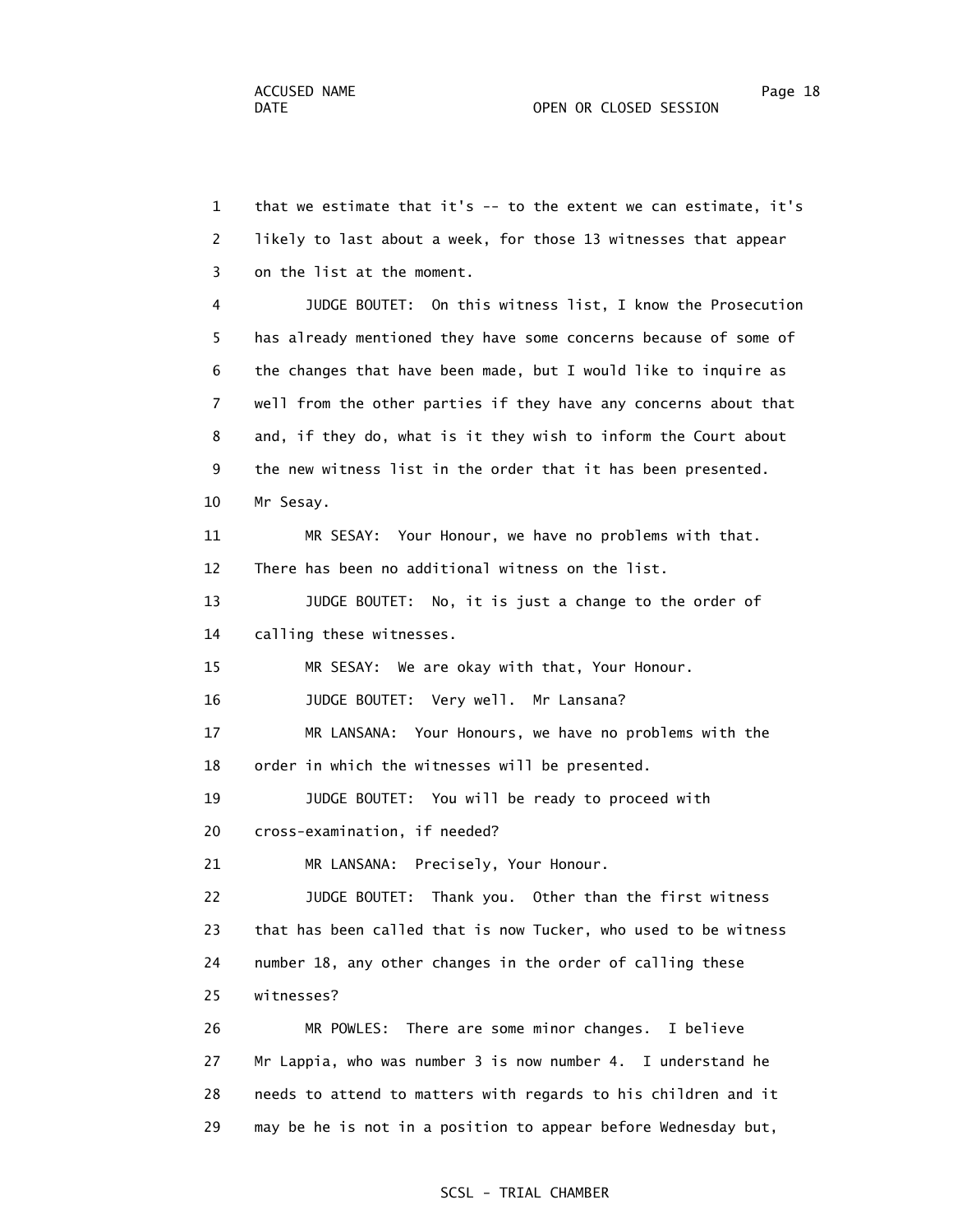1 certainly, there are no other major changes to the order of 2 witnesses. 3 JUDGE BOUTET: Thank you. And it is still the position of 4 the second accused that the second accused is not to give 5 evidence? He's not testifying? 6 MR POWLES: As I understand it. I, of course, have not had 7 an opportunity to meet with the accused yet since my appointment 8 as part of his team. But, as I understand it, that is still the 9 position. 10 JUDGE BOUTET: That was the position expressed to the Court 11 on behalf of him when the defence was started a while ago. 12 Obviously until you start the case, we won't know. As you know, 13 the Rules in this Court are, if the accused is to give evidence, 14 he has to testify first. 15 MR POWLES: Your Honour, yes. 16 PRESIDING JUDGE: Following that particular aspect of it, 17 do you anticipate that you might come with some definitive 18 position on that? You're quite -- I reckon you're new to the 19 case, and is it possible that you might be able to advise the 20 Court definitively on that before we move helter-skelter, so to 21 speak, into the case for the second accused? 22 MR POWLES: Your Honour, yes, certainly. 23 **Example 23** [The Trial Chamber conferred] 24 PRESIDING JUDGE: Okay. Counsel, we will grant the 25 adjournment to Monday at 9.30 a.m. Hopefully, we expect that you 26 would have done some exploratory work so that you can advise us a 27 little more definitively. I'm sure we're all interested in 28 advancing the progress of this trial with a greater degree of 29 expedition.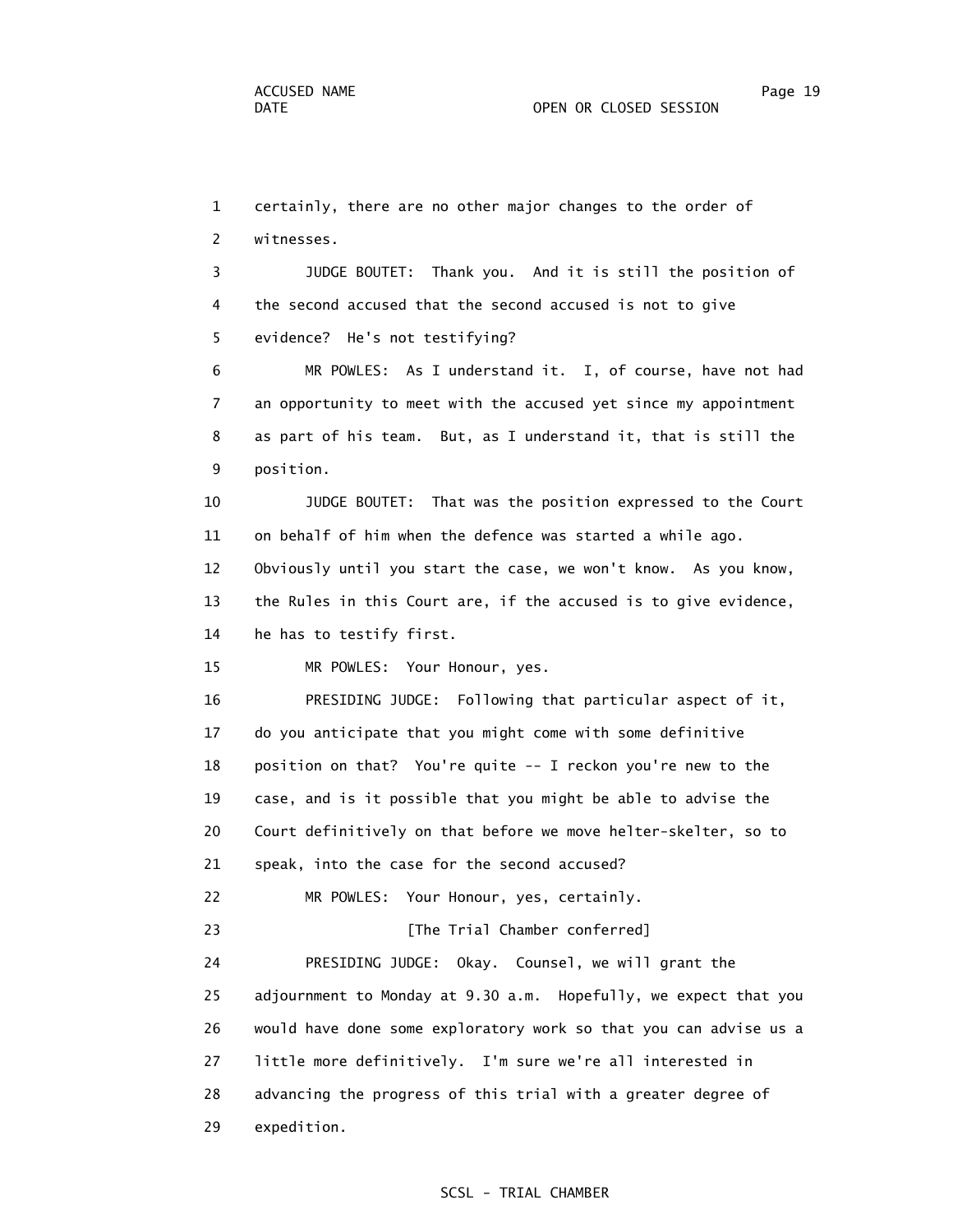1 MR POWLES: Yes. 2 PRESIDING JUDGE: Before we adjourn formally this morning, 3 we're taking a short break to have some consultation, and we'll 4 be back in about seven, eight minutes' time. 5 [Break taken at 10.47 a.m.] 6 [Upon resuming at 10.55 a.m.] 7 PRESIDING JUDGE: Mr Sesay, you indicated the first accused 8 wanted to raise some issues with the Court, or did you say make 9 some request? 10 MR SESAY: A request. 11 PRESIDING JUDGE: I reckon this has nothing to do with the 12 procedural aspects of the -- or even the substantive aspects of 13 the case for the Defence? 14 MR SESAY: No, Your Honour. 15 PRESIDING JUDGE: Right, it's not. Is this request 16 something you cannot make yourself on behalf of your client, or 17 you think it's better for him to do that? 18 MR SESAY: Your Honour, he -- I'll -- 19 PRESIDING JUDGE: He has made the -- 20 MR SESAY: I'll crave the indulgence of the Court for him 21 to make that request, My Lord. 22 PRESIDING JUDGE: Okay. 23 MR SESAY: It's a very short request. 24 PRESIDING JUDGE: Thank you. The indulgence is granted. 25 MR SESAY: Thank you. 26 PRESIDING JUDGE: Mr Norman. 27 THE ACCUSED NORMAN: Thank you, My Lords. My Lords, it's 28 just a short request. I made a similar request some time during 29 the process of this trial for an early opening so that I can have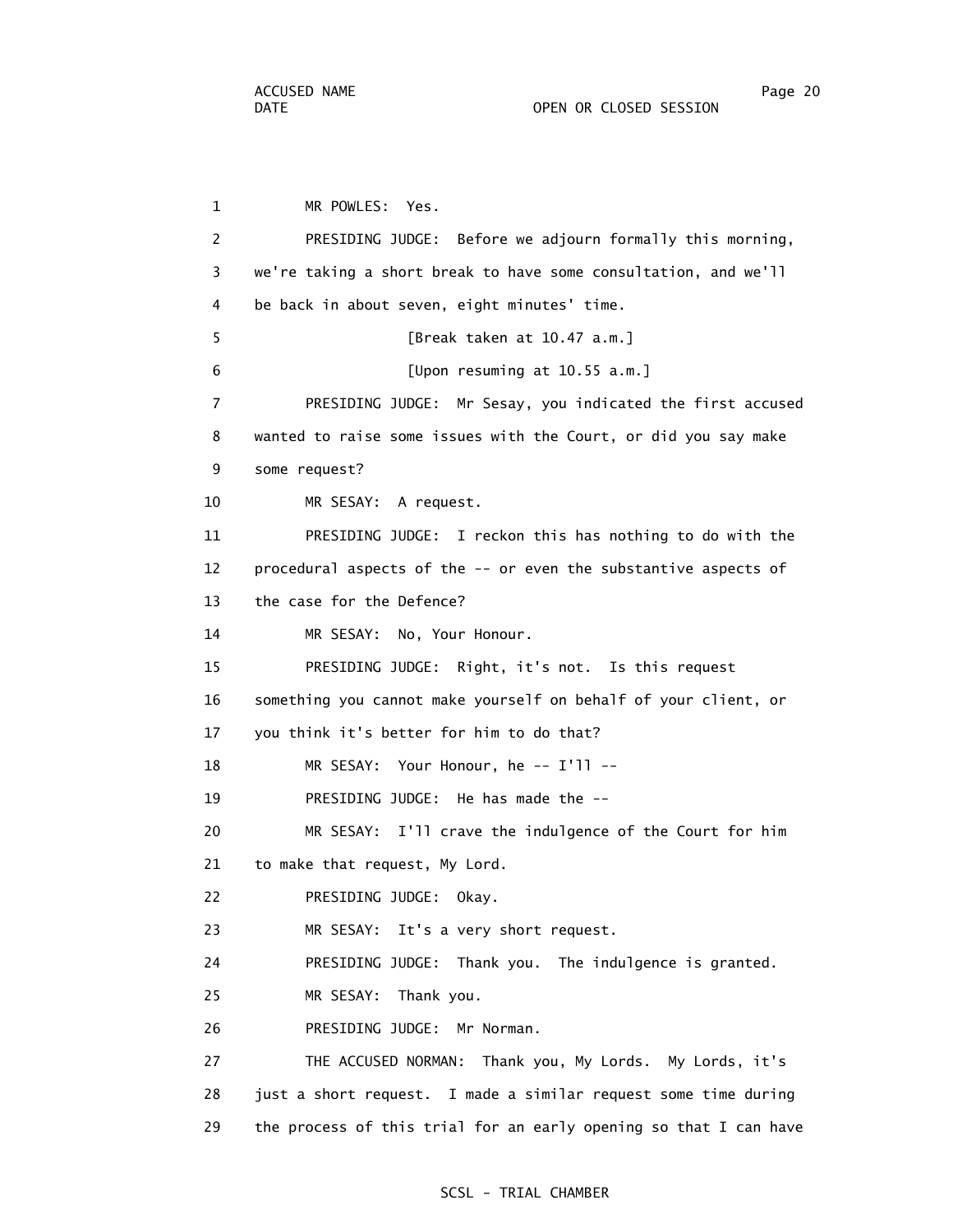1 sufficient time to take care of myself.

 2 Now, this is a similar situation, but unlike the previous, 3 this one is on health grounds. My mobility is very slow now, and 4 I would like to be opened earlier so that I could assist in the 5 expeditiousness of this trial, to be in Court as early as 6 possible, and this is also on behalf of my two other colleagues, 7 because they help me most in doing some of the sanitary works 8 that the hospital nurses are not in a position to do. That is 9 the request.

 10 In addition to this, I want to thank Your Lordships for 11 bearing with me throughout the course of this trial. I know the 12 [indiscernible] I gave the Bench, which were not intentional, and 13 so we have come to the stage where I may not have the opportunity 14 of saying thanks to all of you, including the Prosecution and 15 everybody who have contributed in bringing this trial to this 16 stage. That will be all, My Lords.

 17 PRESIDING JUDGE: Thank you. Mr Norman, the records will 18 reflect what you've just stated. I'm sure you are eminently 19 aware that we, the members of the Bench, have been very much 20 concerned about the health of accused persons. It is a human 21 right, it is an entitlement and, of course, it is also an 22 emanation of the presumption of innocence; you have a right to be 23 healthy whilst you take your trial. And we have done everything 24 we judicially can to promote that interest. As you are aware, we 25 have always been advising the Registrar to intensify his efforts 26 in doing anything necessary to ensure the good health of the 27 accused persons. So, we can assure you that that interest is 28 paramount.

29 Anything good from the Prosecution side on this issue, or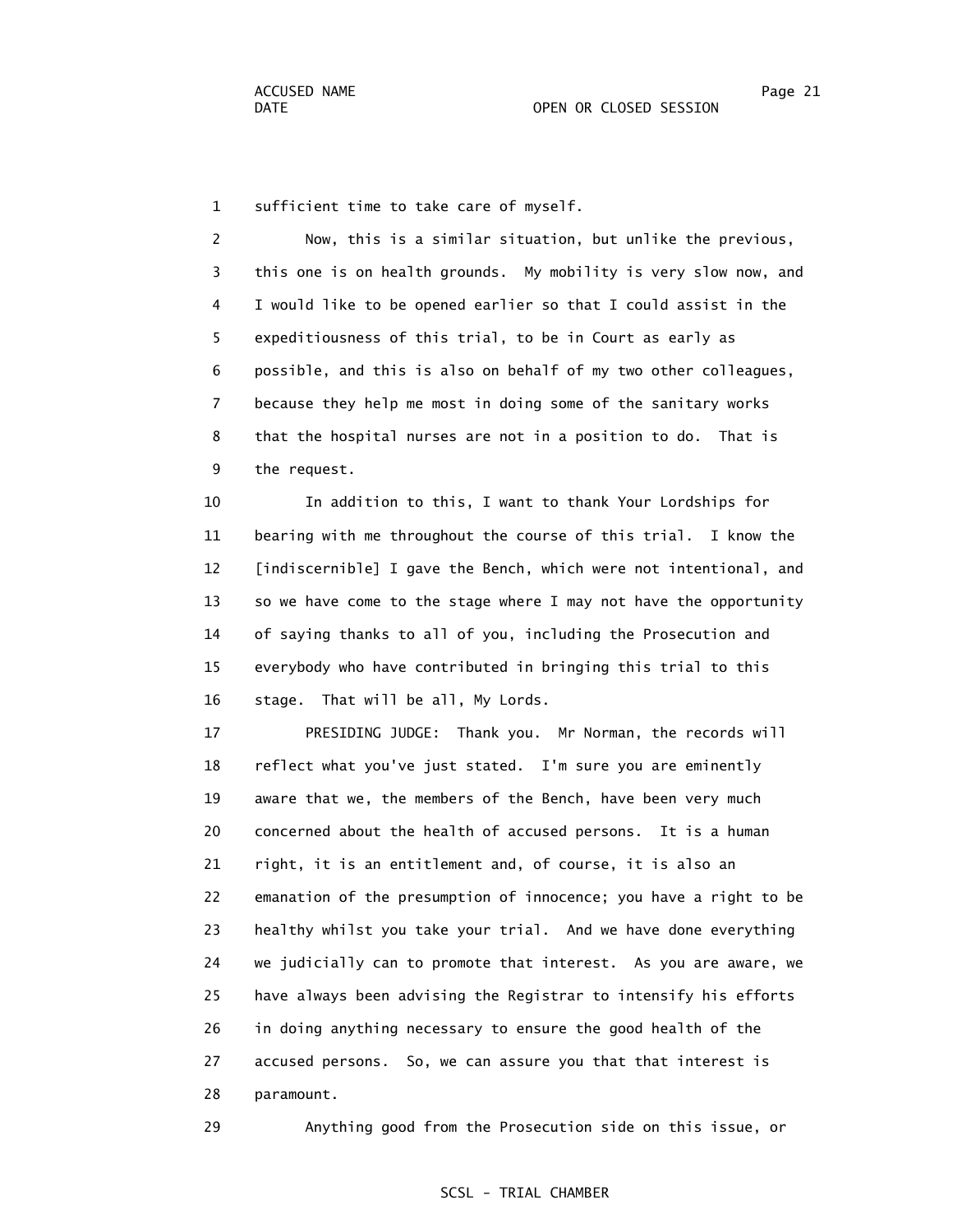1 any related issue before we adjourn? 2 MR KAMARA: My Lord, the fact that the Prosecution has 3 always maintained its empathy with the case of the first accused 4 in terms of his health, and we still so do. We had discussions 5 this morning about that. 6 PRESIDING JUDGE: Right. 7 MR KAMARA: Thank you, My Lord. 8 PRESIDING JUDGE: I appreciate it. Mr Pestman, you were 9 going to make a contribution? 10 MR PESTMAN: Not really, just a short announcement. 11 PRESIDING JUDGE: Right. Okay. 12 MR PESTMAN: I will be leaving on Sunday. I'm leaving our 13 case in the trusted hands of my colleague, Steven Powles. 14 JUDGE ITOE: You're not coming back? 15 MR PESTMAN: I'm definitely coming back. 16 PRESIDING JUDGE: That is very refreshing. I'm unable to 17 say exactly when, but I'm back, for sure. 18 JUDGE ITOE: We are reassured that you are coming back, and 19 that you are not abandoning us midstream. 20 PRESIDING JUDGE: If there's nothing else, we will adjourn 21 the trial to 9.30 on Monday morning. 22 [Whereupon the hearing adjourned at 11.00 a.m., 23 to be reconvened on Monday, the 18th day of September 24 2006, at 9.30 a.m.] 25 26 27 28 29